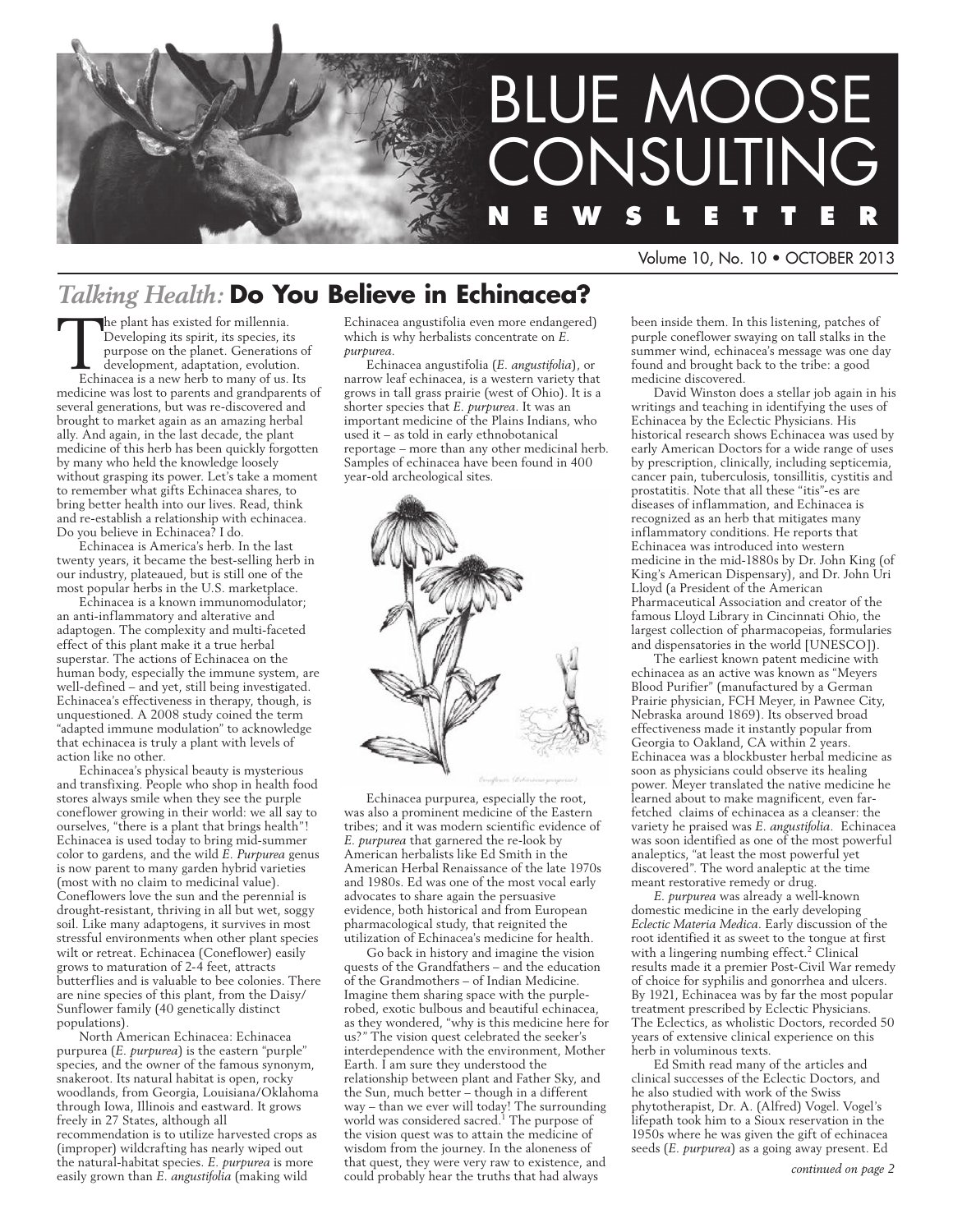#### **Do You Believe in Echinacea?** *continued from page 1*

became determined that echinacea was going to become a plant that he would get to know!

*E. purpurea* was actually first introduced to Europe in 1779. Homeopaths in Germany had studied Echinacea long before it was investigated by modern herbal pharmacopeia, as missionaries too were taught about echinacea from the First Americans. Oral tradition identified echinacea as useful for wound healing and snake bites.

There is a recent article of relevance in the Spring edition of United Plant Savers' *Journal of Medicinal Plant Conservation* [2013] by Kelly Kindscher titled "Lewis & Clark's influence on Echinacea". The article reports that the explorers Lewis and Clark were the first U.S. Citizens to ship east the seeds of Echinacea angustifolia. Clark wrote in his journal in February, 1805 that this herb was a cure for rabies and snake bites. It was Meriwether Lewis who mailed a parcel of echinacea, along with 198 botanical species collected on the first stop of their journey that included interaction with a Mandan Indian village in The Dakotas, to Thomas Jefferson (the parcel of specimens was lost). We must remember that the culturally creative of early American were keenly attuned to the benefits of plant medicine, and they pursued with gusto any new information about natural medicine from their continent. Thomas Jefferson once noted that "the greatest service which can rendered any country is to add a useful plant to its culture". Echinacea, sixdegrees of separation from – and a delivery to – our 3rd President.

Though cultivated ornamentally in Europe for over 150 years, Echinacea started its rise In European medicine in Germany in the 1930s. The German physician Gerhard Madaus procured echinacea seeds after being told of its promise and he began rigorous study of the plant, its story and its chemistry. Most of the original pharmacological and clinical studies with Echinacea were sponsored by the German pharmaceutical manufacturer, Madaus AG, of Cologne Germany.

Madaus wrote, "This remedy was known to probably every doctor in America for infectious and septic fevers. It is still used extensively in homeopathy. Conditions for which Echinacea has been used are: abscesses, ulcers, insect bites, after tooth extractions and vaccinations, and poorly healing wounds. It has also been prescribed for septic fevers with chills and other infectious illnesses, especially in tonsillitis, lymphangitis (with hot Echinacea compresses or internally), and gall bladder infections."3 Even in 1938, it was already understood that the driedroot itself was "almost entirely ineffective."

While most international research concentrates on the root, today the fresh juice of the above-ground parts of the plant have been approved for use in Europe for restoring damaged tissue and preventing infection.

I am fascinated by the story of this plant as found in our history. I hope you will appreciate the depth of these stories that is left between the lines. The question for our vocation today is: what can we learn from this?

A fair historical summary: the discovery of the herb's usage is ancient and totally American. It's effectiveness made it a staple of American Indian Medicine wherever it grew. Upon discovery by the "settlers," it became an immediate super herb, able to perform better than most other tools against the most

scurrilous and deadly diseases of the day. After going through the microscope of German Pharmaceutical Medicine, it was confirmed valid, safe, effective and exceptional.

Then, modern science failed to carry the story to the next level. In 1927, with the discovery of modern antibiotics, all the labcoats ran to the newest, shiniest object, and they stopped their investigation of Echinacea. In a scramble for medical-political power, "Doctors" and the AMA distanced themselves from plant medicine and inadvertently started an inquisition against medicines from the natural world. These negative waves still reverberate in our culture today, but the healthfood stores and the Natural Foods Movement brought natural medicine back to vibrancy: and echinacea and herbal medicine survived despite…..

Echinacea in the 21st Century is a tale of two cities. Shoddy studies are propped up by the medical journal community in America; the media talking heads are very willing to parrot bad science; and Echinacea as medicine has had to dodge numerous assassination attempts in the past decade. Echinacea was such a threat to corporate chemical allopathy that it had the target on its back before Vitamin E, and St. Johnswort and Tryptophan. Our truths were dangerous to existing powers!

Meanwhile, in the very strict atmosphere of the European Union, there are over 800 products in Germany alone that use *E. purpurea*, with an estimated 1.3 million prescriptions written for it for colds and the flu (as reported by, of all places, cvs.com). One irony is that most pharmaceutical companies in the U.S. at one time sold echinacea: Drug Company Eli Lilly has a history, through one of its acquired subsidiaries, Lloyd Brothers Pharmacists Inc., of being one of the world's biggest sellers of Echinacea in the 20th Century! Then, they closed shop on this best-seller: not scientific enough(!?). Echinacea used to be in every drug store, as a top-choice.

The other irony is that "echinacea was the number one cold and flu remedy in the United States until it was displaced by sulfa antibiotics. Ironically, antibiotics are not effective for colds, while echinacea appears to offer some real help." Echinacea was included in the U.S. National Formulary from 1916 until 1950, but was never given an endorsement by the American Medical Association due to a lack of "scientific evidence" for its effectiveness. Its use was documented in medical texts until 1947. Almost sounds like a conspiracy, huh?

But I digress. Why has Echinacea not returned to its perch as an unparalleled herb for whole body immune support?

Maybe echinacea is too complex and powerful for science. Good Echinacea of course. Let's talk about good echinacea!

**Herb Pharm**® is the number one-selling Echinacea is the United States, dollars and volume. They have held that claim for nearly 13 years (before then, business data was primitive. but their sales were huge). The 10 products in the Herb Pharm® line of Echinaceas are all bestsellers. *Super Echinacea*® liquid extract is America's #1 selling Echinacea product, and it is prepared from the fresh root leaf and flower and the shade-dried seed of Organically-grown Echinacea plants.

*Echinacea-Goldenseal Compound* is iconic, and it is the product of choice for its usefulness with colds and flu. 10 trusted herbal formulas led by fresh Echinacea root (*E. purpurea*). *Soothing Throat Spray*, which uses shade-dried echinacea, has always been the

robin to *Echinacea-Goldenseal Compound's* batman. Bad guys beware. Today, the "fantasticfour of Echinacea" includes *Virattack*™ and *Immunattack™ Compound*: all with Echinacea. Want the peace of prevention?: Echinacea is the lead arbiter of *Immune Defense Tonic*™

Have a young, developing immune system in your life? Every family has to learn how to use Echinacea for natural health. Kids love the enjoyable Sweet Orange taste of *Children's Echinacea*™ glycerite, and I implore every store to understand the pu*blic health benefit of knowing how to use Children's Winter Health™ Compound*. Do you know how to use a simple blend of just Echinacea and Goldenseal? – use the best with Herb Pharm's *Golden Echinacea*,™ as an alcohol extract or glycerite.

I believe in Echinacea. I love Echinacea. Shouldn't every store verse themselves in the many tools available through the Herb Pharm® family of Echinacea products? Every distinguished option is a unique fine tool. Can you explain the various uses for each incredible product?

For 80 years (or 130 years, depending upon which marker you want to judge), science has not been able to explain Echinacea to itself in a manner that will qualify it as "mainstreamaccepted". Sure every drug store now sells echinacea; and pharmaceutical companies have divisions that sell echinacea, while other divisions within the corporation employ press teams that plant stories saying echinacea is useless. Disharmony (rent the 1982 movie, Koyaanisqatsi: "Life Out of Balance.")

Let's analyze the history of study to understand Echinacea. Indian intelligence found that echinacea works for many things. Modern, progressive Doctors and Healers have found Echinacea more versatile with every investigation conducted. Prevention; strength against assault; all ages and conditions; daily: yes, echinacea is as good as it gets.

Modern pharmacy gets lost in echinacea though. Evidence-based medicine and metaanalyses. Researchers scared to be bold. Isolated, white-coat labbies tripping over their own vials, grant applications and sterile countertops: "no conclusive evidence" the experts say – as people outside get sick and don't heal. What is the active of Echinacea, and what is the Mechanism of Action? Until we can listen more humbly, Echinacea may not be willing to tell. "Grow me well and use me with confidence, and I will help you": the keeper of Indian Medicine from thousands of years ago looks over and smiles, saying, "I told ya so"!

So let's put our hands to the research. First, Echinacea root. Echinacea purpurea root contains several active constituent groups, including caffeic acid derivatives (mainly cichoric acid and caftaric acid); alkamides, and isobutylamides; polysaccharides, glycoproteins and essential oil.

Look at the chemicals. Cichoric acid, shown to stimulate phagocytosis. Chicoric acid may account for the antiviral activity (Duke 1997) and is identified as an antioxidant that may help with stress. *E. purpurea* is very high in the phenolic compound chicoric acid. Alkamides – found in the roots of echinacea: trigger effects on the pro-inflammatory cytokines. Isobutylamide, known for its numbing affect and for causing salivation, and a specific beneficial alkamide, found in *E. Purpurea*.

*continued on page 6*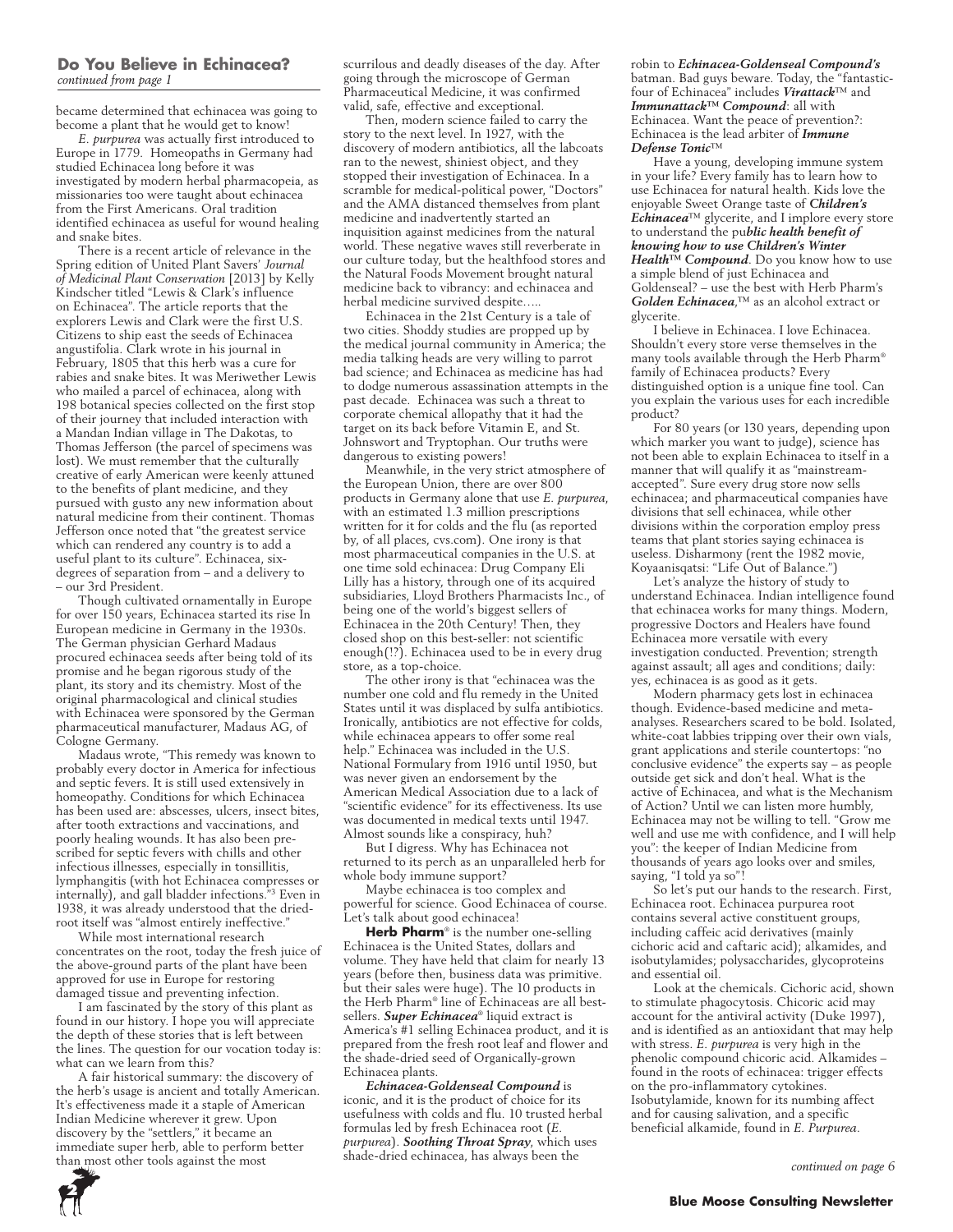

**Utilize Herb Pharm's Winter Immune Support Promotion** Ask your BMC Rep for Details: through December 31

#### **New Product Announcements**

• Anxiety Soother Capsules 385 mg Kava, Passionflower, Albizia + Ashwagandha broad spectrum \* no synthetic chemical solvents ever used. Vegan, Gluten-free, non-GMO \* 60 vegetarian capsules \$14.00/MSRP \$28.00

• St. Johnswort vegetarian capsules 460 mg *Promotes Positive Mood & Healthy Emotional Balance\**. Flowering & budding tops extract + certified organic flower and bud powder. Three caps provide 990 mg of 0.3% hypericin extract. Broad-spectrum, alcohol extraction. No synthetic chemical solvents ever used. Vegan, Gluten-free and non-GMO. 60 vegetarian capsules \$12.50/MSRP \$25.00

• Lung Expectorant™ liquid extract 1 oz + 4 oz *Traditionally used to Support Normal Expectoration & Respiratory Immune Response\** Yerba Santa leaf, Elecampane root, Osha root, Usnea tree lichen, Thyme leaf & flower, Lobelia herb & seed. Ginger rhizome. Extracted with purified water, organic cane alcohol + acetic acid. For acute symptom relief. Up to 40 drops in 2 oz water or juice 3-5x per day.  $1$  oz  $$7.00/M$ SRP  $$14.00$ 

**OCTOBER PROMOTIONAL SALE ITEMS 25% OFF products listed** with minimum of 3 ea. products ordered

Immune System Support

• Black Elderberry liquid extract & glycerite • Virattack™ Compound • Super Echinacea® liquid extract & capsules

• Olive Leaf Liquid extract • Echinacea-Goldenseal Compound

#### **Herb Pharm Re-Branding Roll Out has started**

Not represented by BMC in NJ **America's #1 selling Liquid Herbal Extracts** Not represented by BMC in NJ, SC Look for new labels to arrive soon. For details, speak with your local BMC Rep The primary objective of this redesign is to make the herb shopping experience easier. Products are organized into seven, color-coded functional categories. This helps the buyer match their health goals to the appropriate herbal medicines Share this link with your staff and community. Bookmark it and post on your website Herb Pharm's YouTube channel **http://www.youtube.com/user/TheHerbPharm**<br>\* these statements have not been evaluated by the FDA and are not intended to diagnose or treat  *America's #1 selling Liquid Herbal Extracts*

## ímalaya

HERBAL HEALTHCARE *October Sales Promo* **15% OFF products listed in 3 ea's\*** • **ImmunoCare**® 120 + 240 veg caps Supports Key Immune Function^ • **StressCare**® 120 + 240 veg caps 2012 *Delicious Living* Supplements Award 2012 *Taste of Life* Essentials Award winner • **Ashwagandha** 60 caplets 2009 *Better Nutrition* Best of Supplements Award Winner • **Holy Basil** 60 veg caps **Super deal – 20% OFF\* Turmeric** 60 veg caps \* minimums 3 ea *Botanique by Himalaya* **15% OFF products listed\*** Washes & scrubs for every face: "Affordable Organic" 5.07 fl oz. Free of Sodium Lauryl Sulfate (SLS), Parabens and Phthalates • Hydrating Face Wash • Invigorating Face Wash • Neem & Turmeric Face Wash 2011 *Better Nutrition* Best of Natural Beauty Award • Exfoliating Walnut + Wood Apple Face Scrub 2012 *Better Nutrition* Best of Natural Beauty Award • Nourishing Face Moisturizing Lotion 6.76 fl oz. for all skin types *\* minimums 3 ea \* for independent retailer store accounts only. These statement have not been evaluated by the FDA. This product is not intended to diagnose, treat, cure or prevent any disease.* Accept this Invitation for stores to visit Himalaya University www.himalayausa.com/hu. Ask your BMC Rep for password to this fun educational site additional new content • Basic Himalaya Materia Medica • Plant Parts & Definitions Cross-References of Herb names *Himalaya Herbal HealthCare: Our Science. Your Life™*Not represented by BMC in SC



#### **Bluebonnet's Huge Estate Sale 20% OFF items listed October 7 - November 22**

52/54 **L-Lysine 500 mg**<br>50/100 Vcaps®

93/94 L-Tryptophan 500 mg 30/60 Vcaps® 98/99 Super Earth® Multinutrient Formula (Iron Free) 90 Mini-Caplets/180s 100/101 Super Earth®

Multinutrient Formula (With 530 C-1000 mg PLUS **Iron**) 90 Mini-Caplets/180s<br>102 **Super Earth<sup>®</sup> Multinutrient** Formula (Iron Free)

45 Caplets 104 Super Earth<sup>®</sup> Multinutrient Formula (Iron Free) 90 Caplets

106 Super Earth<sup>®</sup> Multinutrient Formula (Iron Free)

180 Caplets<br>107 Super Earth® Multinutrient Formula (With Iron) 45 Caplets

108 Super Earth<sup>®</sup> Multinutrient Formula (With Iron)

90 Caplets 109 Super Earth<sup>®</sup> Multinutrient Formula (With Iron)

180 Caplets 321/323 Vitamin D3 5000 IU

100/250 Softgels<br>366 **Earthsweet® Chewable** Vitamin D3 5000 IU

raspberry) 90 Tabs)<br>378 **Liquid Vitamin D3 DROPS** 

5000 IU (citrus) 1 fl. oz.

506 Earthsweet® Chewable Vitamin C 500 mg (orange) 180 Tabs

505 EarthSweet® Chewable Vitamin C 500 mg (Orange) 90 Tabs

528 C-1000 mg PLUS Bioflavonoids 90 Caplets

Bioflavonoids 180 Caplets<br>550 Super Quercetin® 500mg 30 Vcaps®

552 Super Quercetin® 500mg 60 Vcaps®

- 553 Super Quercetin® 500mg
- 90 Vcaps® 715 Calcium Citrate Magnesium PLUS VIT D3 90 Caplets
- 717 Calcium Citrate Magnesium PLUS VIT D3 180 Caplets
- 787/788 Cellular Active® CoQ10
- **Ubiquinol 25 mg**<br>30/60 Softgels
- 790/791 Cellular Active® CoQ10
- **Ubiquinol 50 mg**<br>30/60 Softgels 792/793 Cellular Active® CoQ10

**Ubiquinol 100 mg**<br>30/60 Softgels

798/799 Cellular Active® CoQ10 **Ubiquinol 200 mg**<br>30/60 Softgels

800/801 CoQ10 30 mg 30/60 Softaels

802 CoQ10 30 mg 90 Softgels

the ongoing **Slice of Life<br><b>promotion**s where you<br>can always have Bluebonnet<br>Quality available on sale for

**your community**<br>\* not to be combined with any other promotion

804/805 **CoQ10 60 mg**<br>30/60 Softgels<br>806 **CoQ10 60 mg** 90 Softgels<br>807/808 **CoQ10 100 mg**<br>30/60 Softgels 809 CoQ10 100 mg 90 Softgels 811 CoQ10 100 mg 120 Softgels 817 CoQ10 200 mg 30 Softgels 820 **CoQ10 200 mg** 60 Softgels<br>1117 **Glucosamine Chondroitin**<br>**PLUS MSM** 60 Vcaps® 1118 Glucosamine Chondroitin PLUS MSM 120 Vcaps® 1121 Glucosamine Chondroitin PLUS MSM 180 Vcaps® 1250 MaitakeGold<sup>®</sup> Mushroom Extract 30 Vcaps 1251 MaitakeGold® Mushroom Extract 60 Vcaps 1340 Standardized Elderberry Fruit Extract 60 Vcaps 1385/1386 Standardized Olive Leaf Extract 60/120 Vcaps 1394 Standardized Turmeric Root Extract 60 Vcaps® 1395 Standardized Turmeric Root Extract 120 Vcaps® And remember to ask your BMC Rep for information on





From October–December, 2013, Nordic Naturals is partnering with Give2theTroops

to give back to this important cause Donation: One bottle of Ultimate Omega® donated for every bottle sold of the **featured products.** Give2TheTroops then collects product donations and mails care

packages out to bases around the world **Featured Products** (all sizes, including liquids):<br>imate Omega® ● Complete Omega™ ● Omega-3™

• Ultimate Omega® • Complete Omega™ • Omega-3™ • Children's DHA™ • Nordic Berries™ *Ask your BMC Rep about in-store collateral to support the cause*

#### ~~~~~~~~~~~~~~~~~~~~~~~~~~~~ *4th Quarter Promotions*

**Endcap Display Promotion 30% Off Case orders** One order per ship-to location per month

minimum order 5 cases, max order 15 cases<br>Products: all SKus from these categories: **Ultimate Omega®, Complete Omega™,<br>Omega-3™, Children's DHA™, Nordic Berries™** 

**48-piece Floor Display Promotion 30% OFF\***

items listed below: mix & match must be purchased in units of 6 ea • Omega 3 60 ct/120 ct/ 8 oz • Complete Omega™ 60 ct/120 ct/8 0z • Ultimate Omega® 60 ct/120 ct/8 oz • Children's DHA™ 180 ct/360 ct/8 oz

~~~~~~~~~~~~~~~~~~~~~~~~~~~~ Nordic News: \* School Supply Facebook Initiative: a new Facebook initiative through October 31st by Nordic Naturals®. This is a consumer contest; participants will use our Facebook app to nominate their favorite grade, middle, or high school to

receive \$3,000 in school supplies. The first 500 schools to be nominated will receive a free copy of Amazing Grades! by Pat Wyman for their library. Buyers and retailers<br>can participate in the contest as a consumer once they have Linked Nordic Naturals® on their Facebook page. Ask your BMC REP now for the 'School Supply Give Away' flyer and press release

\* Baby's DHA 2 oz is back in stock!! don't miss this HUGE – and growing – Best-seller \* for more information on the program www.give2thetroops.org/ \* a postable Youtube video on the Initiative www.youtube.com/watch?v=rVCTuRjnuqM

\* name change: Complete Omega 3, 6, 9 is now named Complete Omega™ ^remember Nordic Naturals® M.A.P. advertised pricing policy. Discuss with your BMC Sales Rep

Not represented by BMC in NJ, SC



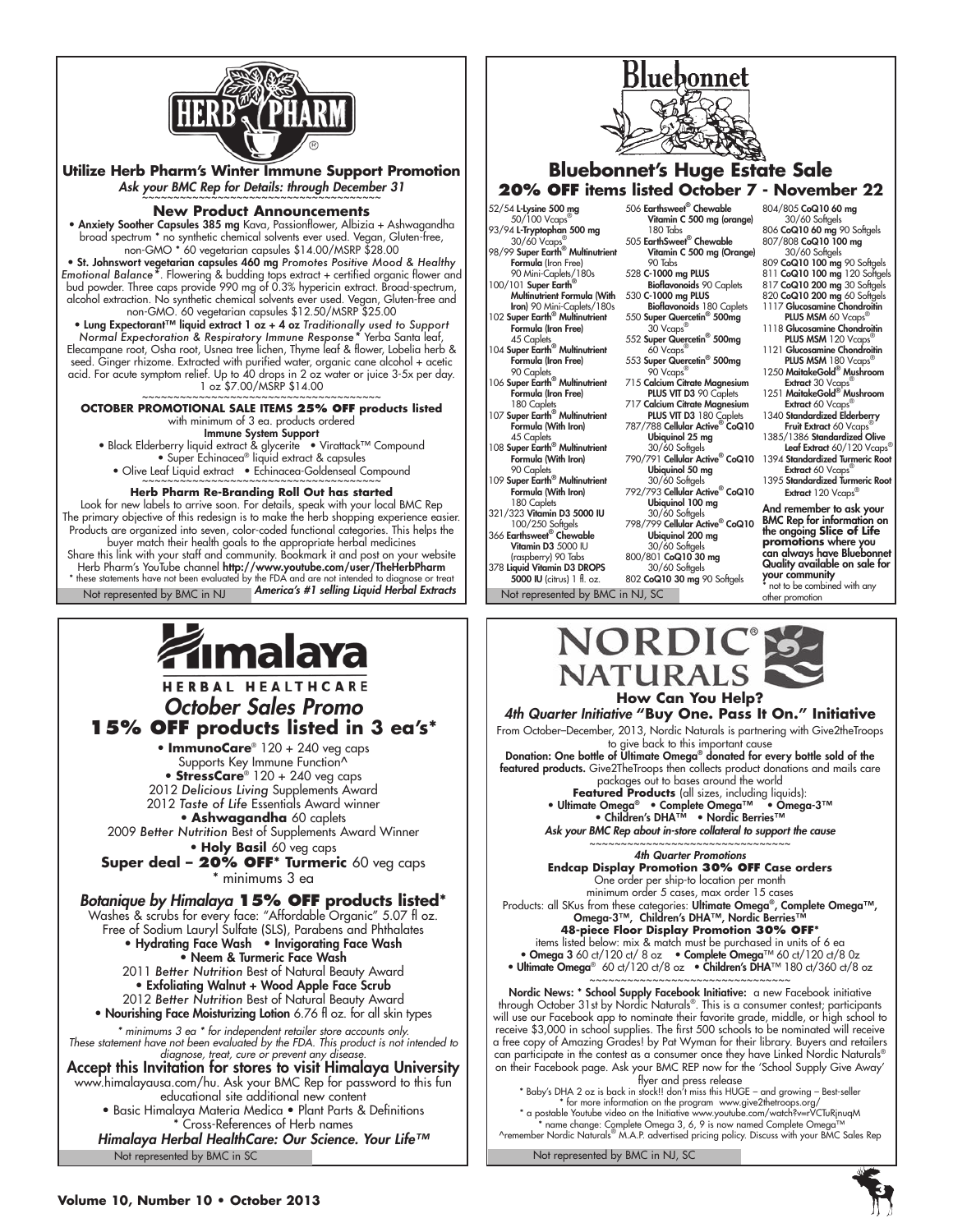# **JUV6**

*Help your customers ReJUVOnate*

**Buy 3 Get 1 Free on all 4 products:** Raw Meal, Slim Raw Meal, Superfood, Green Protein through 10/31/2013

*Also* **20% Discount**  on JUVO Raw Meal Boxes

12 single-serve packets per box

– through 12/31/2013

Juvo has new labels: sure to appeal

Ask about our Juvo demo program, based upon store sales

Ask your BMC Rep about our "returning-retailers" promotion

*ReJUVOnate Yourself!*

## **body**ceuticals

## organic bodycare

**Holiday Stock up Sale \*BodyCocktail Organic Spray Moisturizers**

Coconut-based, Calendula infused 100% Vegan, Organic scents 2 oz. Wheat/Gluten free Organic Coconut Chi Chi Organic Almond Marzipan Organic Pink Grapefruit Organic Vanilla Crème (Key lime on HOT DEAL this month) **1-6 of a scent – 20% off 7 -11 of a scent – 25% off 12+ of a scent – 30% off!**

\*Must mention code "OCTBC" to receive deal\* ~~~~~~~~~~~~

**\*Body Love Organic Massage Oils**  100% Vegan, Organic in four "flavors": Bath oil & body moisturizer Organic. Vegan 4 oz. Wheat/Gluten free Almond flavored Massage Oil Chocolate flavored Massage Oil Coconut flavored Massage Oil Cherry flavored Massage Oil **1-6 of a sku – 20% off 7-11 of a flavor – 25% off 12+ of a flavor – 30% off** \*Must mention code "OCTLOVE" to receive deal\* Gift idea for the holidays, travel, romance, bridal, New Years + Valentines! Merchandise by the register or endcap in a holiday basket for a stocking stuffer idea!

\* Sorry, no backorders *Free UPS Ground Ship on orders over \$125 www.calendulaskincare.com*

**S** Health Products

#### *October Promotions* **Personal Gel**  4 oz **10% OFF in 12 ea**

Personal Gel Lubricant is a silky non-staining gel that is very healing to delicate tissues + works wonderfully for menopausal women experiencing dryness, or for Active Adults.

> PERSONAL GEL INTIMATE **MOISTURIZER**

with Organic Aloe Vera, Calendula, Allantoin, Vitamins A, E, D + Zinc 4 OZ \$6.76/ MSRP11.66

## ~~~~~~~~~~~~~~~~

Good for every household, because – also mightily multifunctional for topical needs – cuts, scrapes, babies skin, sun spots…

Also available in a 1 oz travel size \$1.81/\$3.122 MSRP (not part of monthly promo)

*Whole Leaf Aloe Vera Juice Products*

## wellinhand **ACTION REMEDI**

**Topically Applied Herbal Answers** 

#### October Promotion **20% OFF New Mama**® **TUSH-SOOTHING BATH**

Ancient Cherokee Recipe, endorsed by Midwives, restores & renews delicate tissue to help Mama sit down sooner when the baby arrives! Relief for Sore Seats! Soothe and renew delicate tissue. Certified-Vegan.

A MUST for every natural birth kit. Gluten free. Organic + wildcrafted ingredients, including Uva Ursi, Comfrey, Myrrh, Sage, Shepherd's Purse, Ginger, Goldenseal, Garlic + Sea Salt.

Mothers need + deserve special attention after the enchanting & magical experience of childbirth. New Mama® Tush Soothing BATH

helps mothers recover naturally. Thoughtful baby shower gifts that blends traditional herbs to help "Mama" sit down sooner!

New Mama Mist on your swollen, burning perineum. For use during pregnancy + after the blessed event

New Mama® BATH 2 lbs. & 18.00/MSRP \$29.99 New Mama® Tush-soothing MIST 6 fl oz \$12.00/MSRP \$19.99

\$75 minimum order: \$100 free shipping

*Topically Applied Herbal Answers. Action Remedies*®

#### Dr. Ohhira's Probiotics **The Conversation has CHANGED The Conversation has gotten BETTER** *WELCOME ChiaOmega*®

2013 Better Nutrition Best of Supplements Award Winner Supply Side Editor's Choice Award Finalist 2013

#### Offer your customer Chia seeds in the convenience of capsules, and the power of chia oil!

Chia seeds contain more ALA Omega-3 than any other know food source on the planet. Vegan/Vegetarian customers will thrill to this highpotency Omega-3 option. ChiaOmega® is made in the USA

Expeller-pressed Chia (Salvia hispanica L.) seed oil with mixed tocopherols

#### All bottles (+ nutritional info) 60 softgels, dosage per 2 softgels

**ChiaOmega® + CoQ10^** Omega-3 1,050 mg; CoQ10 (ubiquinone 60 mg)

ChiaOmega® + EPA /DHA^ Omega-3 1,050 mg; Algal DHA 70 mg: Algal EPA 35 mg

ChiaOmega® + Enzymes^ Omega-3 1,050 mg; Lipase (24 mg lipase enzymes)

ChiaOmega® + Vegetarian D3+ - Omega-3 1,050 mg; 1000 mg D3 cholicalciferol \vegan softgels + vegetarian softgels\

*Health begins with filling the body with Omega-3s. Join the Chia Revolution™* GOOD FOR YOU, GOOD FOR THE PLANET™ www.ChiaOmega.com AVA



*Finest Quality Hair, Body and Skincare Accessories*

## **Everybody loves a Bath in Winter**

*Appeal to the bathers in your community,*  + set the tone for bountiful Holiday gift sales now: ask your BMC rep to review your bath set!

*Don't have a Bath set?* 

Your customers are shopping elsewhere: and they would love to spend their money on

#### quality products in your store! **Make YOUR baths better with quality bath & body tools**

 Hair Doc: the oldest + biggest brush, comb + bath & body tool company in the natural

channel<br>The Green Brush® by The Hair Doc Company

#### *The Green Brush® by The Hair Doc Company*

European Syle Wel/Dry Massage Mit: Strop: Wel/Dry Massage Mit: Strop: Norsky Content Rein Could: Color Color Color (Cloridation Color Color Color Color Color Color Color Color Color Color Color Color Color Color Color Colo

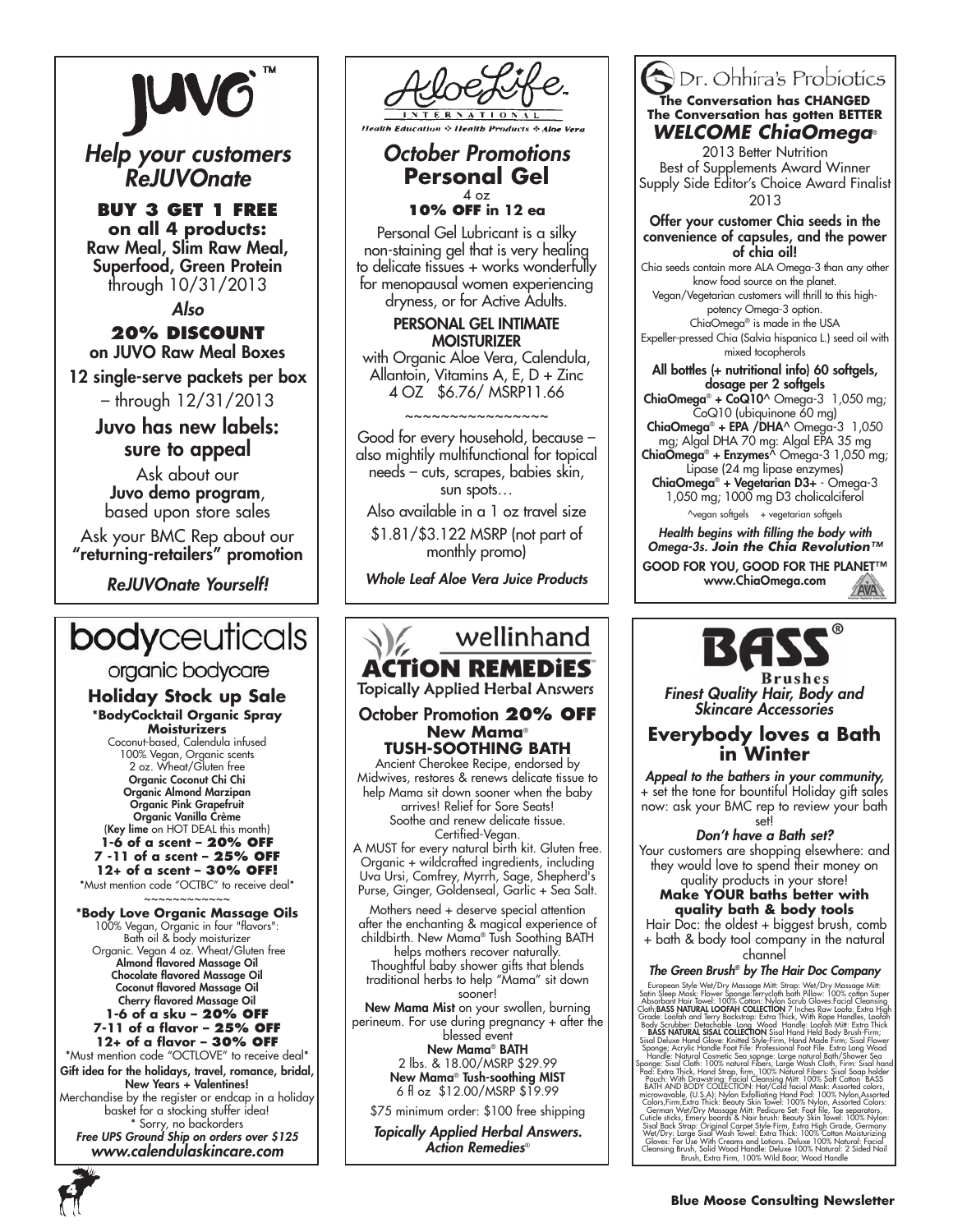

*October Promotions – Buy & Save* 15 Sapien Women = **2 Henna Creams free** (any color customer wants) 15 Sapien Men = **2 Hennas Cream free** (any color customer wants) 15 Amazonia Preciosa = **2 Henna Creams FREE** (any color customer wants) 1 box each of Lip Balm (5 different flavors), or a total 5 of boxes = **2 Henna Creams free** (any color customer wants) **Sapien Woman - Made with Amazonian** Organic ingredients **Sapien Men** - Eco-cert Organic + functional hair & body care line **Amazonia Preciosa** – *NOW Back! EXCITING!* • Award-winning hair care and skincare • 9 face & bodycare products

• Formulations for all hair types

#### **NEW Sapien Women** Shower Gel 300ml \$15.25/\$21.50 Shave Gel 200ml \$12.05/\$17.00 Body Moisturizer 200ml \$16.43/\$23.50 Facial Scrub 100ml \$9.60/\$16.99 Body Scrub 300ml \$19.92/\$28.50

Promo buy in dates through the 20th of the month

*Detoxify Your Beauty*

SURYA**O** Brasil

## immune **HEALTH BASICS**

CLINICALLY PROVEN IMMUNE SUPPORT



we are already seeing this Immune Season HIT  $\sim\sim\sim\sim$ 

Wellmune WGP® before, during, after

## $\sim\sim\sim\sim$ **\*October sale 20% OFF NET**

for orders over \$250 after discount \*mix & match

## Immune Health Basics: the Smart Choice

*Time for a refresher: How does it Work?* http://immunehealthbasics. com/movie.cfm



The best lip balm for the world

*FAIR TRADE Month Promotion* **ONE WORLD Lip Balms Buy 3 ONE WORLD Displays Get 1 of the NEW LINE FREE!** (3 AWESOME LIP BALMS)

Eco Lips One World Balms fuse Fair-Trade Certified Cocoa Butter, USDA-Organic Certified ingredients and exotic oils from around the globe to bring you healthfully crafted lip balms with amazing properties packaged in Large 0.25 oz tubes made with 40% recycled materials. RIGHTEOUS!

*Restore Soothing Lip Balm*  Coconut Ginger: SOUTH PACIFIC with Tamanu Oil - for severely dry, chapped lips. Large size 0.25 oz

*Renew Rejuvenating Lip Balm*  Orange Spice: MOROCCO with Argan Oil - cell renewal and anti-aging secret.Large size 0.25 oz

*Relax Calming Lip Balm* Lavender Lemon: MEDITERRANEAN with :Lavender and Olive Fruit Oil soften your lips with the warm notes of vanilla. Large size 0.25 oz

*The Best Lip Balm for the World*

## **MushroomScience**

**Only study on mushrooms ever funded by U.S. Government\* is on hot water extract,** 

## **Coriolus versicolor**

Mushroom Science is the only U.S. Mushroom Company offering hot water extracted mushroom supplements that match the potency + quality of the preparations used in Traditional Chinese Medicine, as well as the extracts used + studied in the scientific + medical research.

Offer your customers a real choice. Mushroom Science delivers the product as science has verified (Mycelium on rice does not deliver)

Mushroom Science: hot water extracts with guaranteed actives grown on wood (certified organic): not rice

## *Immune Season Special* **ALL PRODUCTS 20% OFF**

\* internationally, over 2000 studies published on the big 5 medicinal mushrooms on the last decade, {Reishi, Cordyceps, Shitake, Coriolus + Maitake}. 10's of thousands since the 1960s!

*Setting the standard for quality in medicinal mushrooms since 1994!*



**Nurturing Naturally Since 1987** 

#### *October Promotions* **20% OFF Discount**

Liquid or pellet complexes. Qty 6+ per SKU\* through end of October

- **Dust~Mold~Dander** (N056)
	- **Sick Stopper** (N216)
	- **Teeth~Gums** (N042)
	- **Kids Detoxifier** (F001) ~~~~~~~~~~~~~

#### **NEW Homeopathic Creams still @ 20% discount**

*for 3+ same SKU through 10/31/13* • New carrier base with NO petrolatum or paraffins

- NEWTON formulation • Non-greasy & fast absorbing
- Sanitary airless pump dispenser **Trauma Cream**

**Hemorrhoid Cream Bee ~Bug Bite Cream Arnica Cream** ~~~~~~~~~~~~~

**Product News:** Look for new thicker/sturdier droppers in the Newton OTCs (2 mm longer), virtually eliminating waste. The new bulb will more easily draw only 7-10 drops at a time. As always, NEWTÓN strives to help you

"Make Every Drop Count". \*through end of October. Not to be combined with any other Promos

Not represented by BMC in NC, SC 1987-2013 • 26 Years of Excellence



## **ENCOURAGE HEALTH**

• Put the 16 oz Sovereign Silver<sup>™</sup> on sale, encouraging Family purchase

- Endcap Sovereign Silver™ now best support from America's #1 Selling Silver
- Smallest average particle size ever seen • 96% actively charged particles
	- Safe low concentration of 10 PPM
- Made from 99.99% pure silver • Made with ultra-pure, medical-grade water (the only other ingredient). Crystal clear + virtually tasteless



Not represented by BMC in NC, SC, NJ, eastern PA *Sovereign Silver: The Forgotten Answer™*

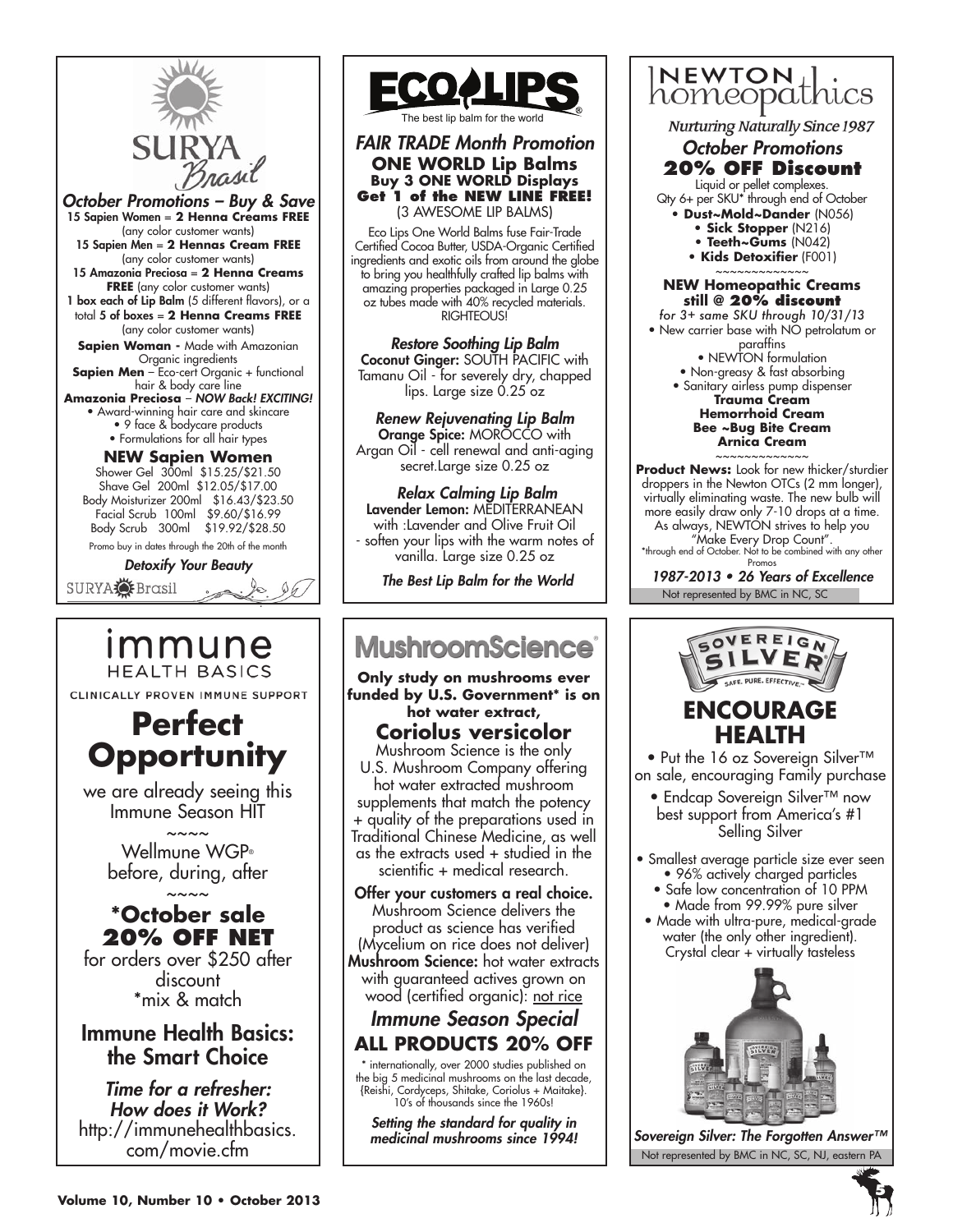#### **Do You Believe in Echinacea?** *continued from page 1*

Alkamides are an intriguing group of bioactive compounds currently identified in 33 plant families. "Despite the relatively simple molecular architecture of alkamides, these natural products show broad structural variability and an important range of biological activities, such as immunomodulatory, antimicrobial, antiviral, larvicidal, insecticidal, diuretic, pungent, analgesic, cannabimimetic and antioxidant activities". Dr. Rudolph Bauer and team have isolated over 15 alkamides from Echinacea root. Do we know what these novel chemicals do? No, but we do know that many of the plants high in this substance have been used for toothaches and sore throats. A name frequently used in folk medicine for plants containing alkamides is "the tooth herb", as the plants has an analgesic effect, if grown properly. Alkamides do not "stimulate" immune response, outside of reaction to a specific immune challenge. Echinacoside is a Caffeic acid derivative and noted to be the main phenolic compound in *E. Angustifolia*. These compounds are a "relatively new and promising family of natural products" to the scientific community. Seems to me we should take a fresh look at these compounds: may be very promising!

Isobutylamides are alkamides found specifically in Echinacea purpurea. *E. Angustifolia* has its own unique class of alkamides. It is interesting to note that alkamides may be degraded by 1st pass liver metabolism, which may explain the greater efficacy of liquid herbal extracts. Alkamides also pass through the body quickly, which is



\*Optical spring hinges are used to increase durability and comfort. \*Canvas cases included

*www.BluePlanetEyewear.com*

**6**



One theory is that Isobutylamides may stimulate lymphatic activity in the mouth, thereby stimulating immune response. Another theory on alkamides is that they may modulate immune response by interacting with CB1 and CB2 receptor sites. Does the proof of a mechanism of action matter more than an understanding that these herbs have noted historical folk success: that they help humans get and stay well? Once the safety has been established, we should move intelligently to action and usage! An herbalist would say that you can always tell whether any echinacea is good by tasting it: if the good stuff is present, you will notice a buzzy, tingling action on your tongue

Polysaccharides. Now here is something we all should be more familiar with. Polysaccharides are what make the medicinal mushrooms, Astragalus and whole leaf Aloe vera the choice for immunity. Currently the polysaccharides are not considered the dominant player in the immuno-support package of echinacea, but I warn that this is a mistake. There is a lot of research in Europe by both the Madaus and the Vogel groups on the aerial parts of echinacea, where there are higher concentrations of polysaccharides [the leaf & flower sugar the bees get!]. This research shows an importance to these flowers and leaves – including with clinical use – and so there is obviously something key and not yet fully discovered about the polysaccharides in Echinacea. The roots may have the most easily



comprehended actives – which appeals to some people – but an extract of all the active parts (no stem) will provide all the full health goodness of Echinacea. Plant polysaccharides are certainly beneficial and it would be only responsible to present a product that has captured the highest activity of echinacea polysaccharides that are found naturally in a well-grown and harvested echinacea plant!

So, how do we get all these goodies from plant to person, and do all companies follow the same manufacturing standards? No. It is interesting to research how every company discloses their manufacturing, and it is easy to tell who makes the exceptional product, entirely by the details. To the expert and the connoisseur on the subject of manufacturing herbs in the United States, I would have to say that the overwhelming consensus is that after all these years, nobody does it better than **Herb Pharm**®.

Your customers probably will never think that one "echinacea" is different than another. Every reader here knows that this assertion is foolish, and yet it is this unwritten law of consumerism that works against us. It is the fault of the store (or business) if they sell product based solely on price; because cheap echinacea will almost certainly never work. The plant is somewhat finicky, though easy to handle to healthy use if one listens and honors the plant medicine. It is safe to say that most of the echinacea in the world is neither grown nor made by professional herbalists, who know more about the stuff I have presented above than I do [and I am no scientist: I am a health writer]. A great proof as to how easy it is to make bad echinacea is to see all the mixed messages of the researchers: they obviously can measure, but

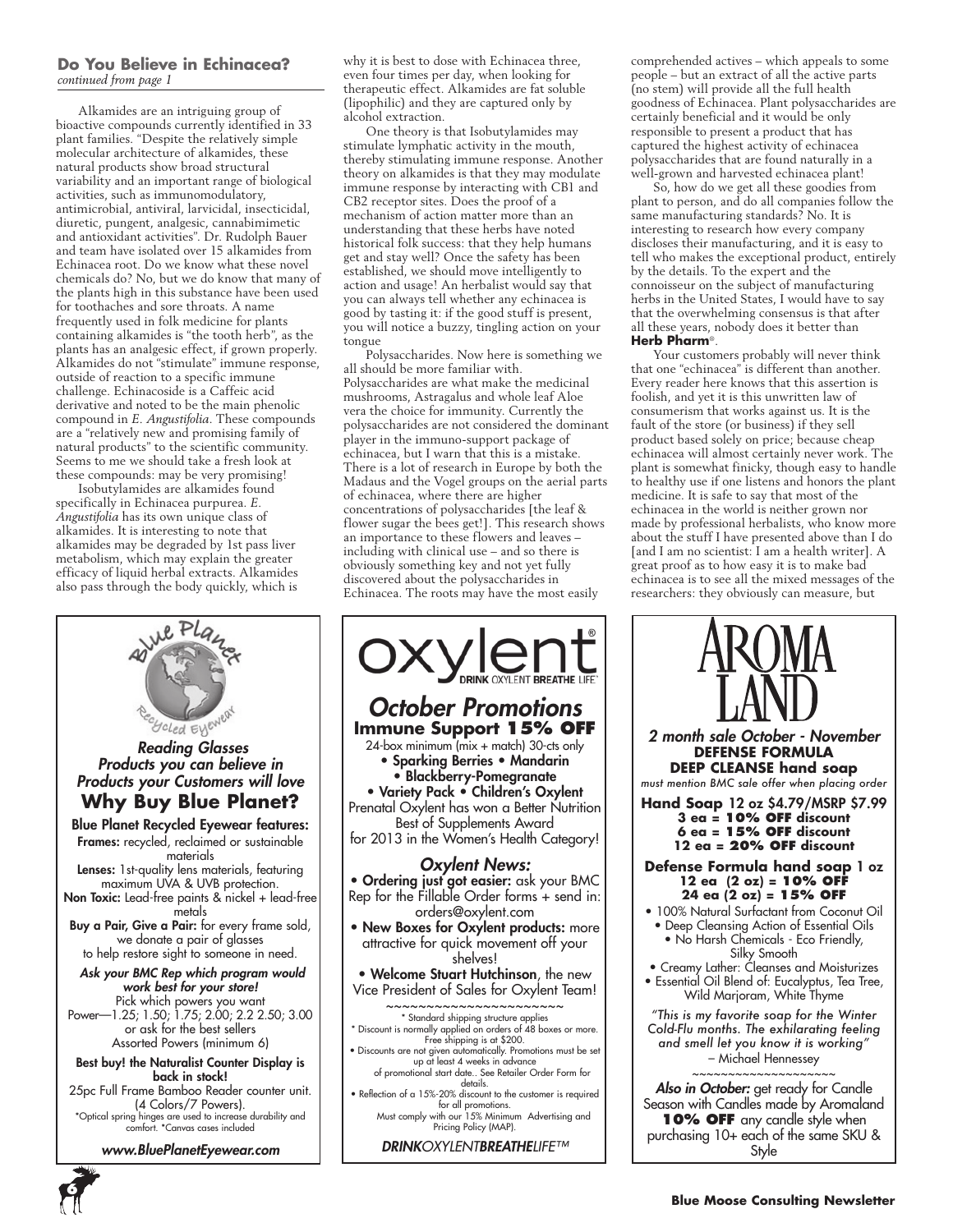have no concept of the fine art of herbal manufacture.

Herb Pharm® now has a new Youtube video (on their Youtube channel) called, appropriately enough, Echinacea, with "Herbal Ed" Smith. [www.youtube.com/user/TheHerbPharm]. At 4 minutes, 24 seconds it would be a good loop for your store video department and something exceptional – with its excellent footage of echinacea harvest and manufacture – for a link on your website.

Let's consider the facts about Herb Pharm's decades of growing echinacea, and the perfection of the craft they have attained. Herb Pharm® has four rotating crops of echinacea on the Pharm Farm. This allows for there to be a maturing root crop every year (occasionally a root is left in the ground for up to an additional year). In the first year, there is a harvest in the Fall of the leaf and flower. These are fully stripped off from the stem, and within hours of harvest sent two miles down the road to the Plant Plant.

This unique feature of harvest is important when dealing with the critical factor of "fresh herbs". Not all the leaves are removed from every flower in any harvest, because that would make the root less vital.

In the late Fall, all the flower heads have gone to seed, and these are gathered as a second harvest. The seed heads are then shredded and cleaned, yielding pure seed. In another field, a mature crop that has been through several growing seasons, is harvested for the root.

Leaf and flower: one fresh harvest made into an extract. Seed: harvested to remove everything but the seed (a very time-consuming task), and then shade-dried, and then made into an extract. Root: mature roots are dug up, garbled and cleaned and sent fresh and succulent to extract in the cGMP certified lab to capture all the actives that are optimally present in the living root fresh from the earth.

What happens in the manufacturing plant is equally as precise and methodical. As has been explained in my tours of the plant, the last with Dagmar: you can start with great herb material and not have a finished product that passes the lab tests at Herb Pharm® for a whole plant, active extract. Each plant part – leaf and flower, seed, and root – are extracted separately. At this point, the three liquid extracts are blended together and allowed to sit, so that the particles can evenly disperse in this new compounded solution. Now, you have the fine finished

#### **We are health food people Gannon Toolan, Director of Sales — natural channel Herb Pharm**



Winter hike with Harper

In 2001 I answered an ad in the *NY Times* to be a shared sales rep for a company called Weleda. I bought a new wool suit from J Crew, printed out my resume and prepared to speak to how I would benefit and assist the organization, I was 25 years old.

What happened in the interview changed- to a certain extent the course of my life. I met Erk Schuhhardt and Clemens Fisher – the ÚS CEO and the German director of sales...we bantered on ideas and placement and visions of grandeur for a brand that was struggling in the US market but that we all felt and believed should be a household name…

Now 12 years later and three companies later I am a director of sales at Herb Pharm and a consumer in our industry, a completely converted natural products user and

lifestyler. I am a mother of three small children who are only allowed to fantasize about oreos that aren't Newmans Own.

I landed at Herb Pharm on an interview at 8 months pregnant – I was contacted by a recruiter who said Herb Pharm was hiring and I thought it was an opportunity I could not miss. Herb Pharm to me is symbolic of one of the last "old school" brands that was pivotal in establishing the natural market place. The story of Sara Katz and Herbal Ed is a wonderful one – of two young kids moving to what can feel like the end of the earth – Williams Oregon – to grow herbs and make tinctures. I remember boarding the plane at LaGuardia airport thinking there is no way I will be taken serious as a candidate with a belly that looks like I am smuggling a basketball. I arrived at the Pharm and went through a company wide interview process…and no one missed a beat. There was no hesitation about my pending motherhood or any sense that anyone had any care or concern about it.

I thought to myself what an amazing company…and truly a culture that I wanted to be part of. Herb Pharm so far has been a wonderful journey in helping an established brand going through organizational transition find its footing as it looks to the future. With Sara and Ed getting older and looking to retirement – we spend a good amount of time mapping out how the brand will thrive and what components of that will look like. It is an interesting, exciting and sometimes overwhelming process but one that is very rewarding.

My biggest passion in our industry is the teams I have had the privilege of working with. Because ultimately our industry is still about people- the people in it and the people we serve. I have had the luxury of working with some very very successful teams and networks of reps and brokers that have helped me and brands achieve significant growth through dedication and commitment. I have been fortunate enough to travel the US Canada and the UK working with retailers and reps, listening to their feedback and finding ways to improve our service, our assortment and our go to market strategy.

Herb Pharm although an older brand – is continuously seeking ways to be innovative in the marketplace and find new channels, products and ways to diversify and stay current to consumers. It is an ever changing marketplace and we are always trying to stay ahead of that challenge.

I am looking forward to the continued success of Herb Pharm and our industry at large

product that carries the Herb Pharm® name, *Super Echinacea*®!

There is a lot of loving action going on there down on the farm to make good echinacea. Most of these actions are deliberate and precise, using traditional farming knowledge, the most current acknowledged expertise, and a bundle of Herb Pharm-ingenuity. What cannot be calculated is the love for the mission: both from the people who dedicate themselves to extraordinary herbalism, and to the care and intent of the participants who assist in crop harvest each year on the farm as part of the Herbalculture Internship Program\*.4

As Ed Smith says, "Echinacea is a little tricky, (and) a little fickle sometimes. The active compounds, especially the isobutylamides, don't last a long time; they don't store well. The fresh herb goes directly to the plant (and) into the big blenders that blend it with alcohol and distilled water. Once the echinacea is exposed to the alcohol, it becomes very stable. Freshness therefore is paramount to quality product. From harvest to the first step of manufacture is literally hours at Herb Pharm."

Ed is proud of the development of farming practices at Herb Pharm through the years. Gained farming knowledge, constant investment in science and equipment, and a focus on making the best possible product. The Growers are always working in tandem with the Research Team at Herb Pharm® to make sure that anything that is important and active is present, in valid quantities, and in the natural ratios as found in the plant in nature. The herb in those liquid bottles is all herb grown by Herb Pharm: the broad spectrum liquid extracts of fresh roots, flowers, leaf and dried seed in the *Super Echinacea*® vegetarian capsules are all Williams Oregon material. Herb Pharm® has perfected the art and science of growing exceptional Echinacea.

Historically, the root extract was what made Herb Pharm® famous. As research in the 1990s clarified that the leaf and flower had important medicine, they were added. Ed found that the seed also had even more good medicine, and that is how the #1-selling Echinacea in the United States became *Super Echinacea*®

Herb Pharm® will not use a part of the plant that is not medicinal and they clearly state on the bottle that they do not use any stem: this is important, and what separates them for almost all the competition. Herb Pharm® uses fresh versus dried root, as the research says that the latter provides minimal medicinal activity. These labor intensive methods bring a superior product, and that translates into reliable efficacy!

I love working with Herb Pharm. I consider Ed Smith to be a very practical man. As he watched this 30-year parable of "proof," he decided to follow all the emerging positive research while concentrating with his team on making the best Echinacea in the world, knowing intuitively, viscerally and through reasoned observation that it works for people. Ed Smith believes in Echinacea.

All the speculative mechanisms of action on echinacea, that are curious though certainly inconclusive, are not relative to selling herbal preparations and herbal food. The store is not the laboratory or the pharmacy: it is the gateway – the storehouse – of the good stuff. The buyer is the gatekeeper providing the best product for

*continued on page 8*